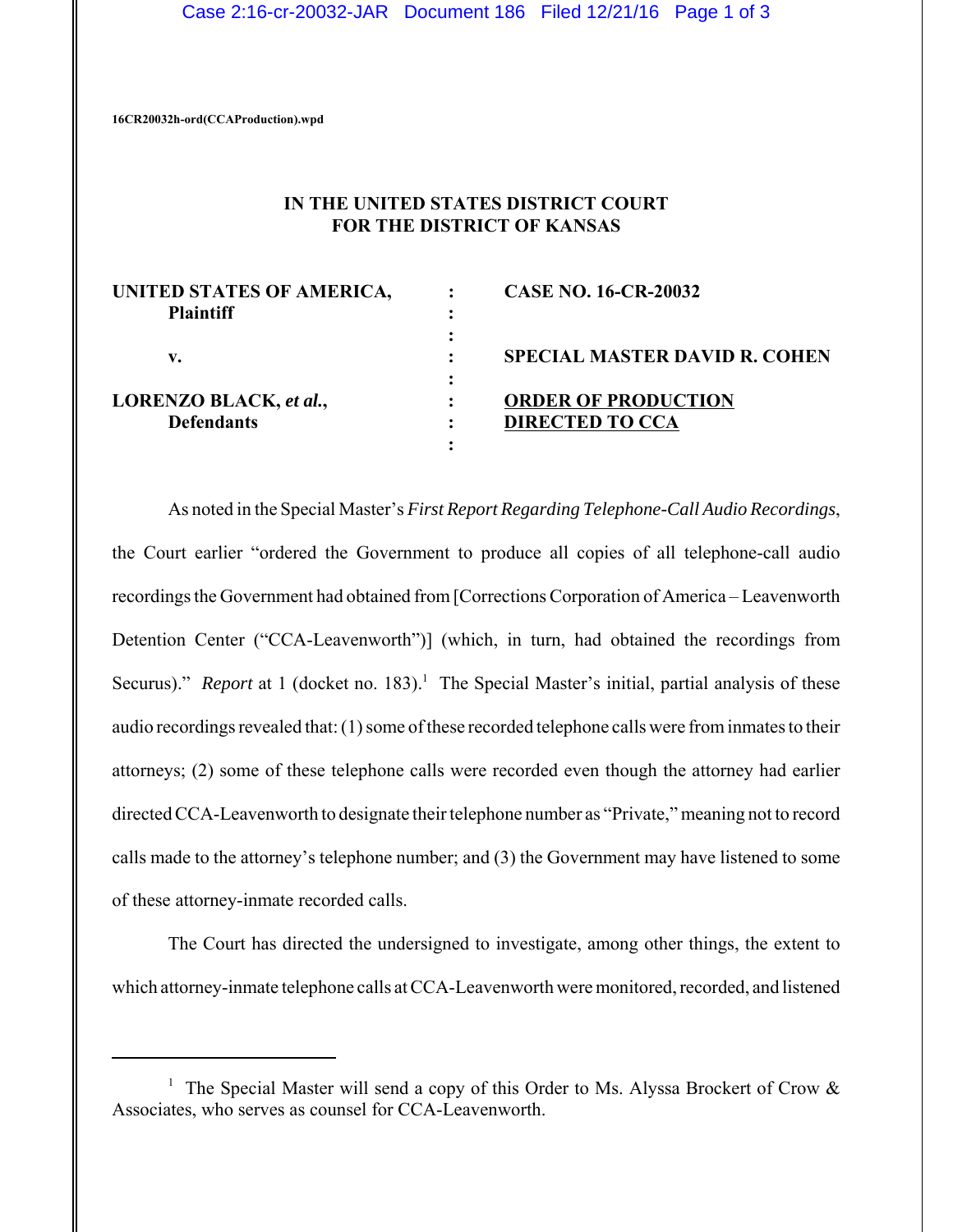### Case 2:16-cr-20032-JAR Document 186 Filed 12/21/16 Page 2 of 3

to. The Special Master has toured CCA-Leavenworth and reviewed its use of: (1) the Securus audiorecording product, (2) internal audio intercom systems, (3) video cameras, and (4) the internal Pelco video-recording system. Accordingly, the Special Master **ORDERS** CCA-Leavenworth to produce to the Special Master the following information and materials. Except where noted, information and materials should be produced: (1) in searchable electronic format (e.g., excel spreadsheets); and (2) for the period beginning January 1, 2011 through December 31, 2016. If CCA-Leavenworth has any questions about this directive, it should contact the Special Master.<sup>2</sup>

- Visitor Logs.<sup>3</sup>
- A list of CCA-Leavenworth personnel who oversaw the video-recording system and the Securus audio-recording system over this time period, including their roles and dates of employment.<sup>4</sup>
- All communications or records of communications, including letters, telephone calls, and incoming and outgoing emails, related to requests for telephone-call audio-recordings ("TCARs") or video-recordings of CCA-Leavenworth inmates. This applies regardless of whether the request was for TCARs that were: (a) made by certain inmates, or (b) to certain

<sup>&</sup>lt;sup>2</sup> Several of the requests listed here have also been submitted to Securus. The Special Master is *not* asking CCA-Leavenworth for production of logs from the Securus software product.

 $3$  The Special Master is only interested in visitors who: (1) met with inmates in the attorneymeeting rooms, such as attorneys, paralegals, experts, polygraphers, and so on; (2) were prosecutors or individuals associated with prosecutors; *or* (3) were law enforcement officers, such as US Marshals, DEA Agents, police officers, and so on. The Special Master assumes, however, that CCA-Leavenworth does not have separate logs for these categories of visitors.

<sup>&</sup>lt;sup>4</sup> The Special Master is aware that, more recently, the following individuals had some role in overseeing these systems, and may have sent or received communications regarding requests for recordings: Wayne Bigelow, Charles Atkins, Ken Lajiness, Wayne Hall, Matthew Collins, Roger Moore, Deborah Kinney, and Keith Arnold.